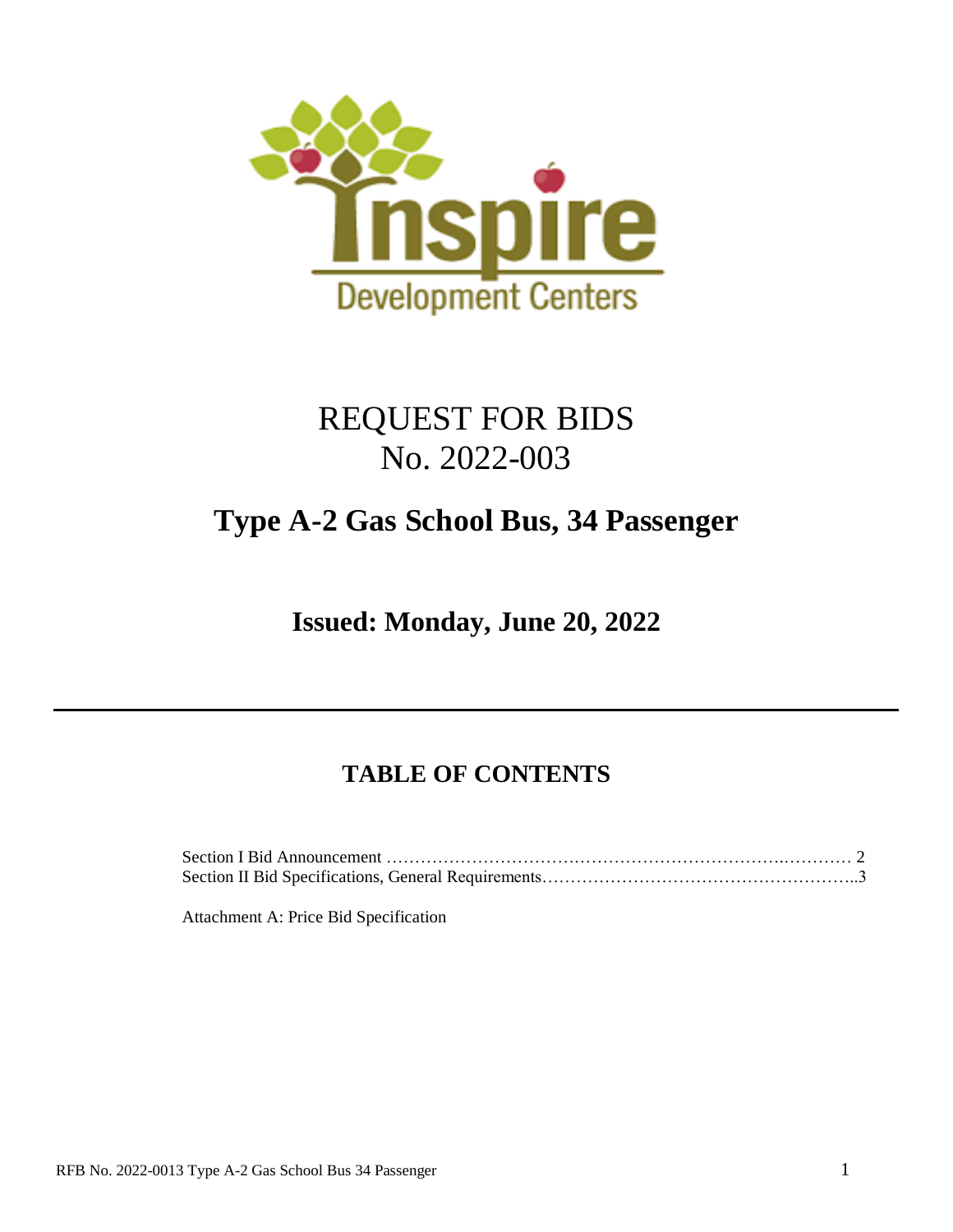

# **RFB No. 2022-003**

# **Section I Announcement**

Request for Bids – Type A-2 Gas School Bus, 34 Passenger, Quantity of Four (4)

INSPIRE DEVELOPMENT CENTERS (IDC), a private non-profit organization, is requesting bids for new Type A-2 Gas School Bus, 34 Passenger Buses, quantity of four (4). Award and resulting order will be subject to funding approval. This procurement will be financed with federal funds from HHS ACF:OHS Region X and Migrant Grants.

# Contact Information

Inspire Development Centers, Purchasing Department 105 B South 6<sup>th</sup> Street, Sunnyside, WA 98944 Telephone: (509) 837-2225 extension 70829 Fax: (509) 839-8688 Email: bidsubmission@inspirecenters.org

Any inquiries or requests regarding this procurement MUST be submitted to the Procurement Department in writing, **preferably** via email.

## Bid Deadline

All bids will be noted and stamped by time and date of submission. All vendors responding to this solicitation shall have until **4:00 PM PACIFIC STANDARD TIME ON FRIDAY July 8, 2022** to submit a fully completed bid package. Bids received after this deadline will not be accepted.

Remittance Instructions:

Bids may be delivered, faxed or emailed to:

**Inspire Development Centers, Purchasing Department** 

#### **105 B South 6th Street, Sunnyside, WA 98944**

**(509) 839-8688** 

**[bidsubmission@inspirecenters.org](mailto:bidsubmission@inspire-centers.org)**